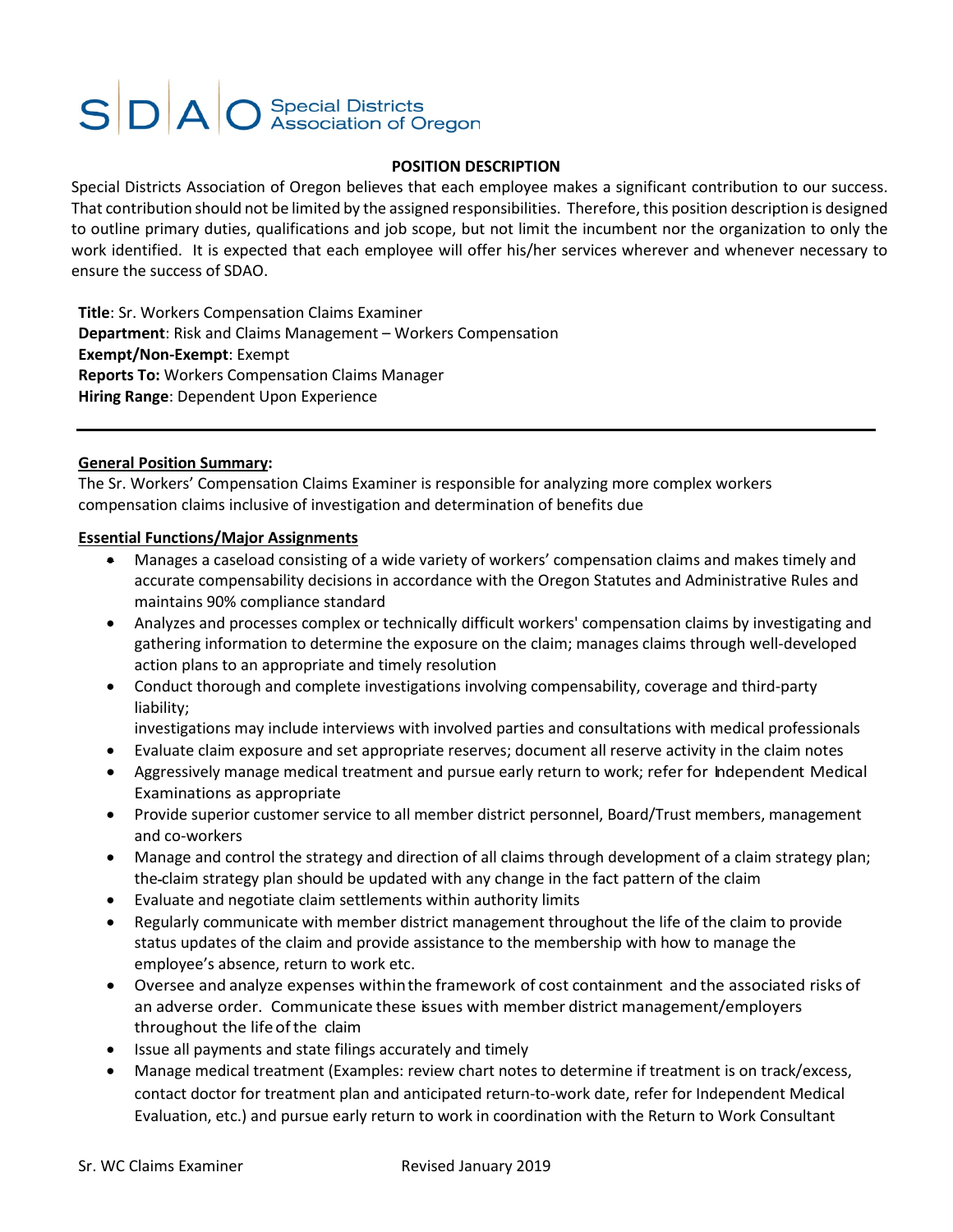- Obtain records as needed to process claims; including but not limited to prior/current medical records, police reports, etc.
- Assign to outside vendors as necessary (Example: Surveillance, Nurse Case Management, Managed Care Organization)
- Review and approve bills ina timely and appropriate manner (Example: Medical treatment bills, MCO bills, IME bills, surveillance bills etc.).
- Manage claim litigation by working closely with defense counsel to develop a strategic defense within an outlined budget
- Attend mediations and hearings
- Report claims to excess carrier at reporting threshold; respond to requests for information in a timely and professional manner
- Request refunds from state programs
- Pursue third party recovery as appropriate
- Take a leadership role within the department by mentoring and assisting less experience Workers' Compensation Claims Examiners
- Provide trainings to clients as requested
- Participate in claim reviews, board meetings, trainings
- Ensure that files are closed properly and timely

# **Secondary Functions:**

• All other duties as assigned

### **Job Scope:**

- This position has some need and ability to analyze problems and concepts and must make decisions on that information.
- Must perform with a high level of independence in all aspects of their work.
- The Sr. WC Claims examiner has some impact and influence on operations and budgetary outcomes
- Must perform with a high level of independence in all aspects of their work.
- Will foresee issues associated with own work and be able to identify future needs

# **Supervisory Responsibility:**

None

# **Interpersonal Contacts:**

- The Sr. Workers Compensation Claims Examiner has regular communication with both customers outside and inside of SDAO with the purpose of gathering information, exchanging of ideas, negotiation of settlements.
- The processes and procedures that the Sr. WC Claims Examiner work under are well defined.

# **Specific Job Ability**

- Ability to obtain sufficient training to acquire or maintain Claims Examiner certification and compliance with the rules and statutes of the state jurisdiction at 90%
- Must be able to work independently with minimal supervision
- Must be able to be decisive in the application and determination of claims and settlement agreements
- Must be able to collaborate effectively with members of the Workers' Compensation team; strive to meet the needs of the client while building internal relationships; support new efforts and approaches; foster an environment of continuous improvements
- Exceptional planning and organizing skills with attention to detail
- Must possess exceptional communication skills; both verbally and in writing
- Ability to analyze complex medical and legal information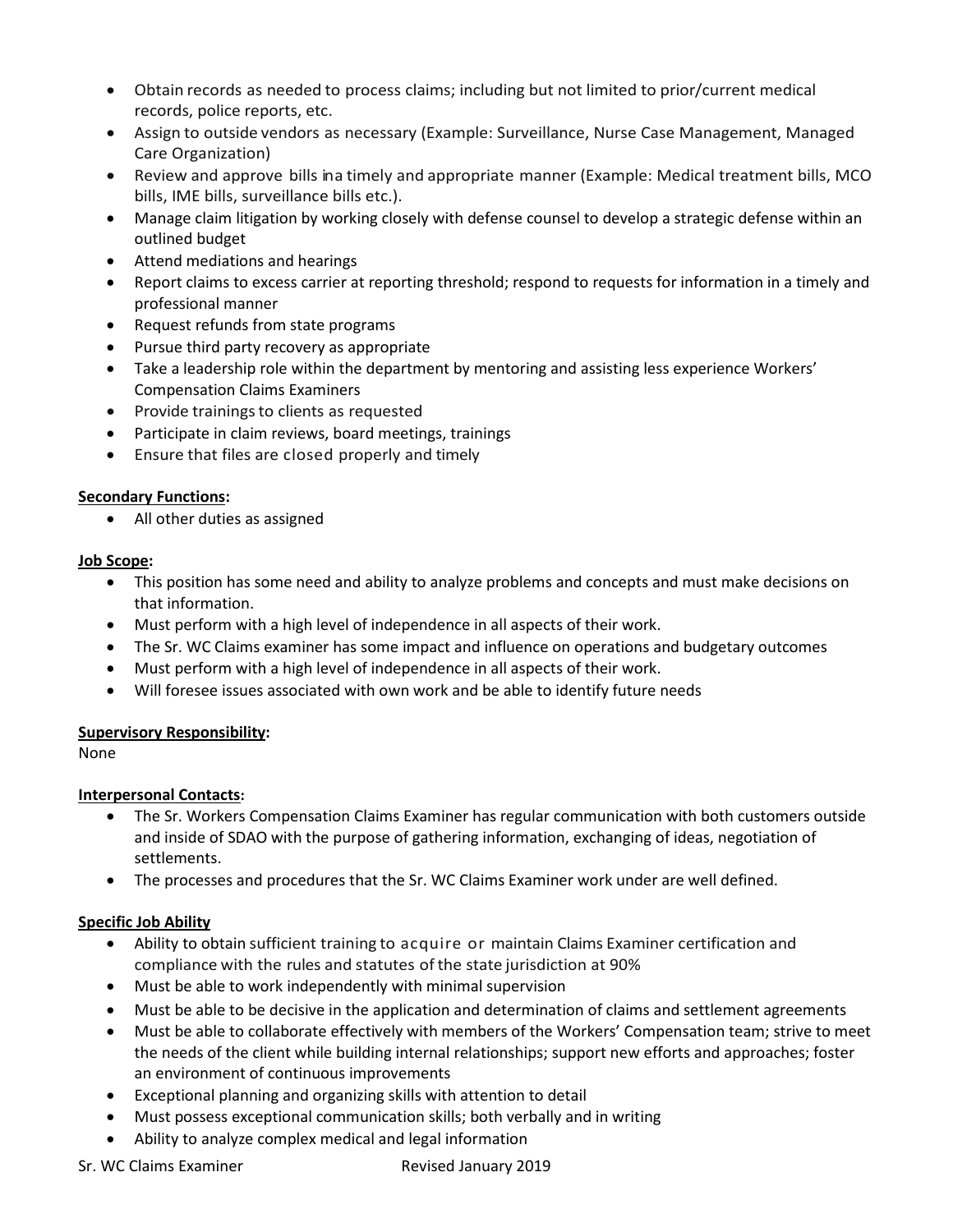- Superior critical thinking skills
- Outstanding customer service skills
- Ability to manage multiple priorities and objectives
- Must be able to easily adapt to change
- Must have the ability to listen and understand client needs and anticipate obstacles to client satisfaction; ability to represent client's needs internally
- Must be willing and able to travel in course of duties within the state of Oregon
- Must be able to maintain confidentiality of sensitive information

#### **Specific Job Effort:**

- The Sr. WC Claims is responsible for determining which and in what order work is completed with minimal input from their Supervisor
- This position requires minimal physical effort with a physical capability involving use of office equipment, light lifting, carrying and movement where some agility and hand-eye coordination is needed

#### **Education, Experience, and Certification/Licensure:**

#### **Required Qualifications**

- High school diploma or equivalent
- Minimum of seven years of progressively responsible workers' compensation claims management experience
- Current Oregon claims examiner certification required OR
- An equivalent combination of education, training and experience sufficient to successfully perform the essential duties of the job

#### **Desired Qualifications**

• Bachelor's degree in related field preferred

#### **Job Conditions**

- This position is eligible to work a hybrid schedule wherein the employee will be required to work in the SDAO Tigard office on a scheduled two days per week basis and in a home office the remainder of the week.
- The standard working schedule is Monday through Friday during regular office hours with minimal fluctuation to schedule
- Routinely uses standard office equipment, especially computers and mobile devices
- In performance of the duties of this job, the employee is occasionally required to stand; walk; sit; use hands and fingers to handle, or feel objects, tools or controls; reach with hands and arms; climb stairs; talk or hear; and drive an automobile.
- The employee must occasionally lift or move office products and supplies, up to 20 pounds.
- This position may require travel, including overnight, within Oregon

Appointees will be subject to completion of a standard probationary period.

The essential physical abilities described here are representative of those an employee may encounter while performing the essential functions of this job. Reasonable accommodations may be made to enable individuals with disabilities to perform the essential functions. The above statements are intended to describe the general nature and level of work being performed by employees assigned to this classification. They are not intended to be construed as an exhaustive list of all responsibilities, duties and/or skill required of all personnel so classified. This job description is not an employment agreement and/or an expressed or implied employment contract. Management has the exclusive right to alter this job description at any time without notice.